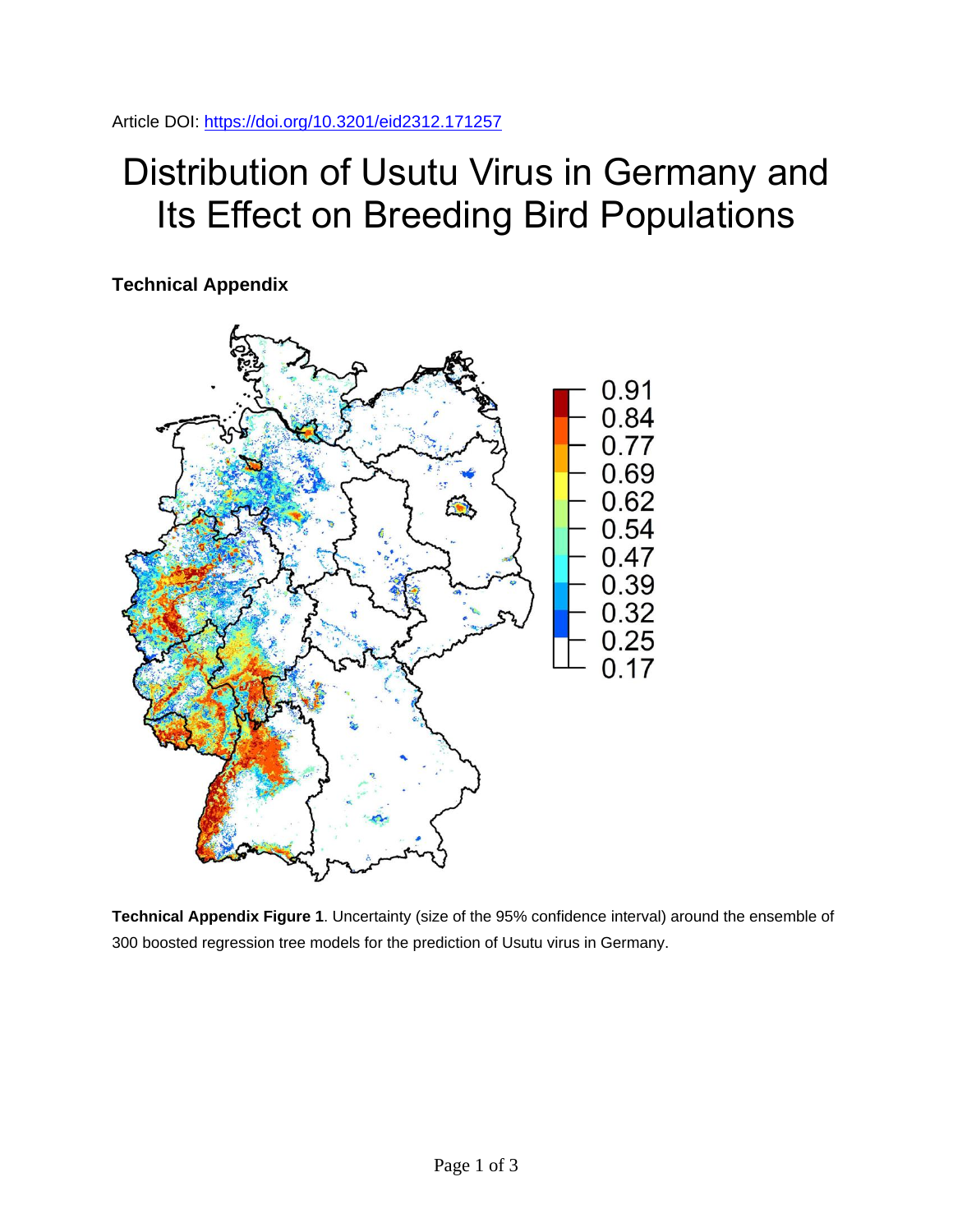

**Technical Appendix Figure 2**. Effect plots for each covariate from the European Land Surface Temperature variables in the ensemble of 300 BRT for the prediction of Usutu virus in Germany. The solid line gives the mean and the dashed lines represent upper and lower 95% bootstrapped confidence limits. Euro1, annual mean temperature (°C\*10); Euro2, mean diurnal range (mean monthly (max – min temp)); Euro3, isothermality ((bio2/bio7)\*100); Euro4, temperature seasonality (standard deviation \* 100); Euro5, maximum temperature of the warmest month (°C\*10); Euro6, minimum temperature of the coldest month (°C\*10); Euro7, temperature annual range (bio5 – bio6) (°C\*10); Euro10, mean temperature of the warmest quarter (°C\*10); Euro11, mean temperature of the coldest quarter (°C\*10).